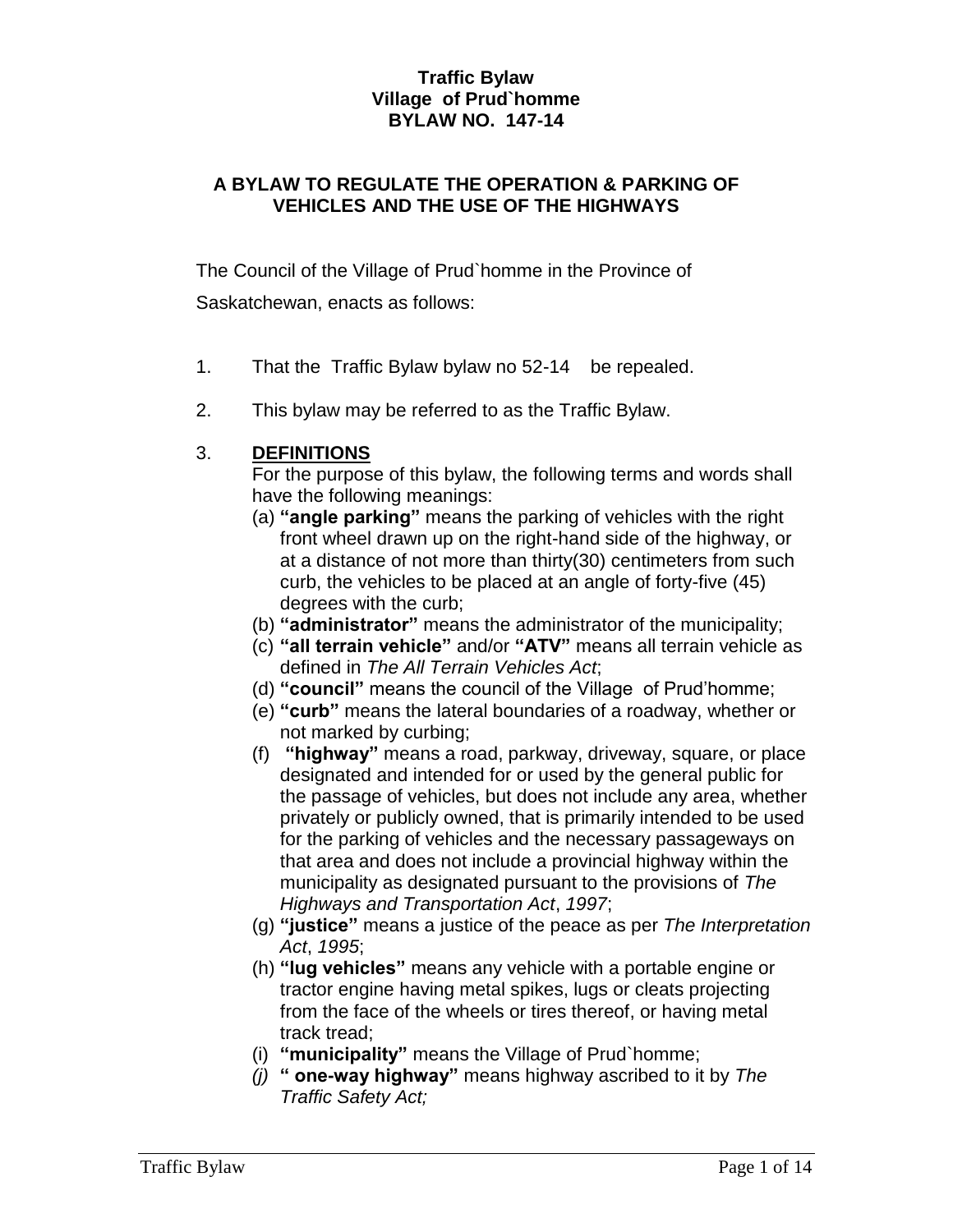- (k) **"parallel parking"** means the parking of a vehicle with both right wheels thereof drawn up to the curb on the right-hand side of the highway of the highway, or a distance of not more than thirty (30) centimeters from such curb;
- (l) **"parking"** has the meaning ascribed thereto by *The Traffic Safety Ac*t;
- (m)**" place of public assembly"** means schools, theatres, churches, rinks, and halls;
- (n) **"power turn" or ``drifting``** means to maneuver a vehicle in such a manner to cause part of the vehicle to depart from its ordinary line of progress by the sudden use of acceleration and/or braking;
- (o) **"designated officer"** means the Administrator, Royal Canadian Mounted Police, Sheriff or any other person appointed to enforce municipal bylaws;
- (p) **"speed bump"** means an uneven patch on the highway constructed of asphalt, concrete or other like material for the purpose of controlling speed;
- (q) **"speed zone"** means any portion of a highway within the Village of Prud`homme, as designated herein, and identified by a sign erected and maintained at each end thereof, indicating the maximum speed applicable thereto;
- (r) **"u-turn"** means the turning of a vehicle so as to cause it to proceed in the opposite direction from which it was proceeding immediately prior to the commencement of such turn;
- (s) **"vehicle"** means a vehicle, trailer or semi-trailer or a motor vehicle as ascribed to by *The Traffic Safety Act*.

## 4. **SCOPE**

- (a) **"Stop" Streets:** highways listed in Appendix 1;
- (b) **"Yield" Streets:** highways listed in Appendix 2;
- (c) **"Loading Zones":** highway locations listed in Appendix 3;

## 5. **INFRACTIONS**

- *(a)* **"Stop" Streets:** the provisions of *The Traffic Safety Act* shall apply to all traffic approaching and facing a "stop" sign erected and maintained in accordance with the provisions of subsection 5(a).
- *(b)* **"Yield" Streets:** the provisions of *The Traffic Safety Act* shall apply to all traffic approaching and facing a "yield" sign erected and maintained in accordance with the provisions of subsection 5(b).
- *(c)* **Miscellaneous Signs:**
	- *i.* No person shall, except where authorized by resolution of Council, or when duly authorized by law, erect upon or immediately adjacent to any highway, any sign, marker, signal or light or any advertising sign or device.
	- *ii.* No person shall deface damage, destroy or remove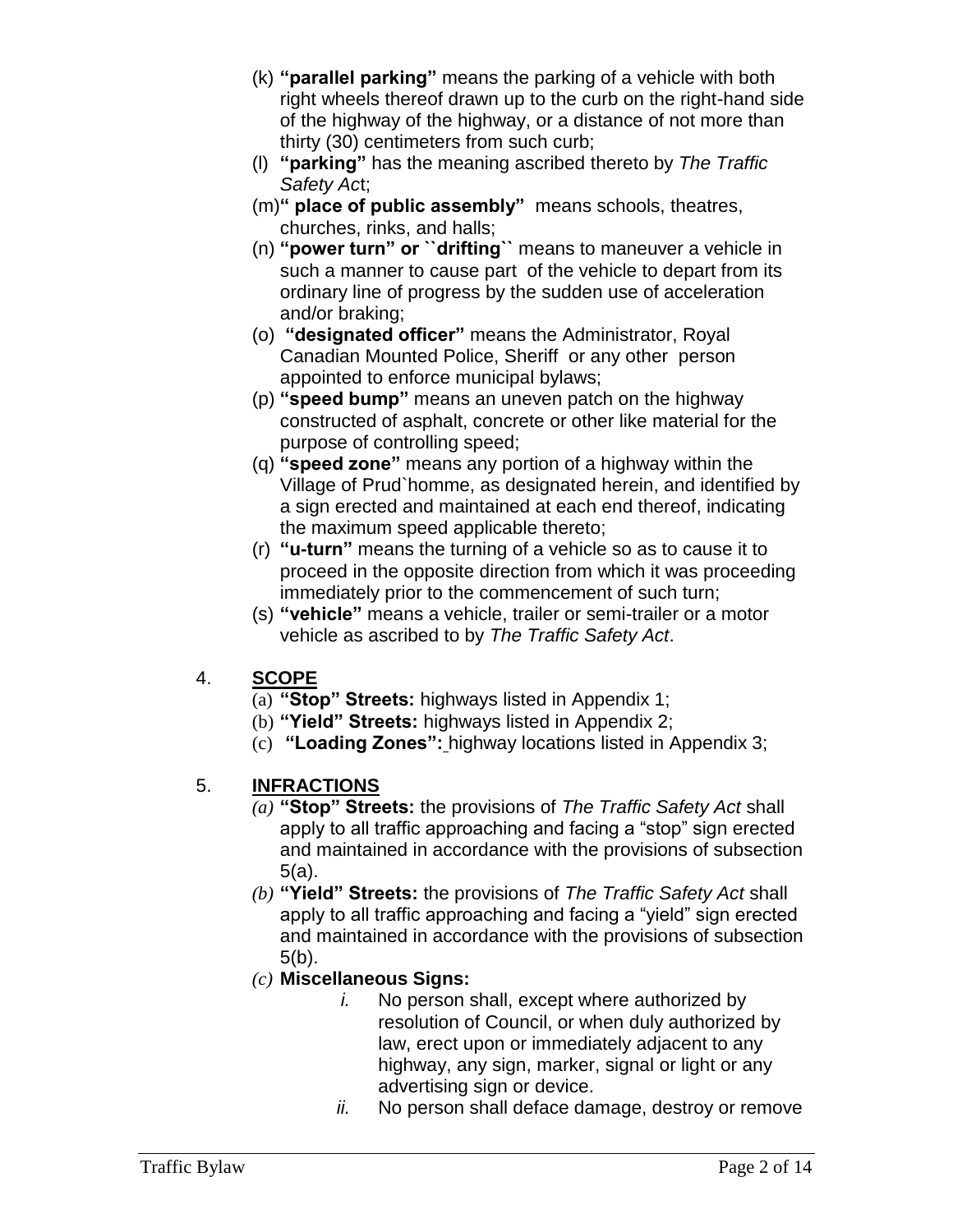any sign or marker erected pursuant to this bylaw.

### *(d)* **Lug Vehicles:**

- *i.* No person shall propel, operate or drive any lug vehicle upon any highway within the municipality without first obtaining from the administrator, a permit in writing authorizing same.
- *ii.* The administrator is hereby authorized to issue permits in writing for the purpose of clause 4(e)(i) of this bylaw, in any case where the applicant therefore has signed a written undertaking in Form 1, Appendix 7. Provided that the administrator shall not issue any such permit unless he/she is satisfied that with reasonable care in operation, the lug vehicle may be propelled or driven over any highway without damage resulting thereto or to any bridge or culvert thereon.
- *iii.* Nothing contained in clause 4(e)(i) shall be deemed to preclude the transport of a lug vehicle as herein defined over any highway where same is being carried by means of a rubber-tired trailer or other conveyance equipped with rubber tires.

#### *(e)* **Parking:**

- *i.* Except as otherwise provided herein, the parking of vehicles is permitted on all highways within the municipality.
- ii. (a) Subject to the provisions of sub clause  $4(f)(ii)(b)$ , no person shall park a vehicle in any lane, alley, or street so as to obstruct the entrance to any lane, alley or street or to a driveway or approach leading to private premises;

(b) Notwithstanding the provisions of sub clause 4(f)(ii)(a), a vehicle may be parked in any lane for the purpose of taking on or discharging cargo, provided no such vehicle shall be parked for a period exceeding thirty (30 minutes at one time, unless written permission has first been obtained from the administrator or a special constable of the municipality for an extension of such time.

iii. (a) Subject to sub clause 4(f)(iii)(b), every person parking a vehicle upon a highway within the municipality where parking is permitted, shall parallel park the same.

(b) Every person parking a vehicle upon a highway listed in Appendix 8 shall angle park same.

iv. No person shall park a vehicle in any "No Parking" area as designated in Appendix 9 at any time whether such areas are marked on the curb or otherwise by signs erected and maintained in accordance with the provisions of subsection 5(d) to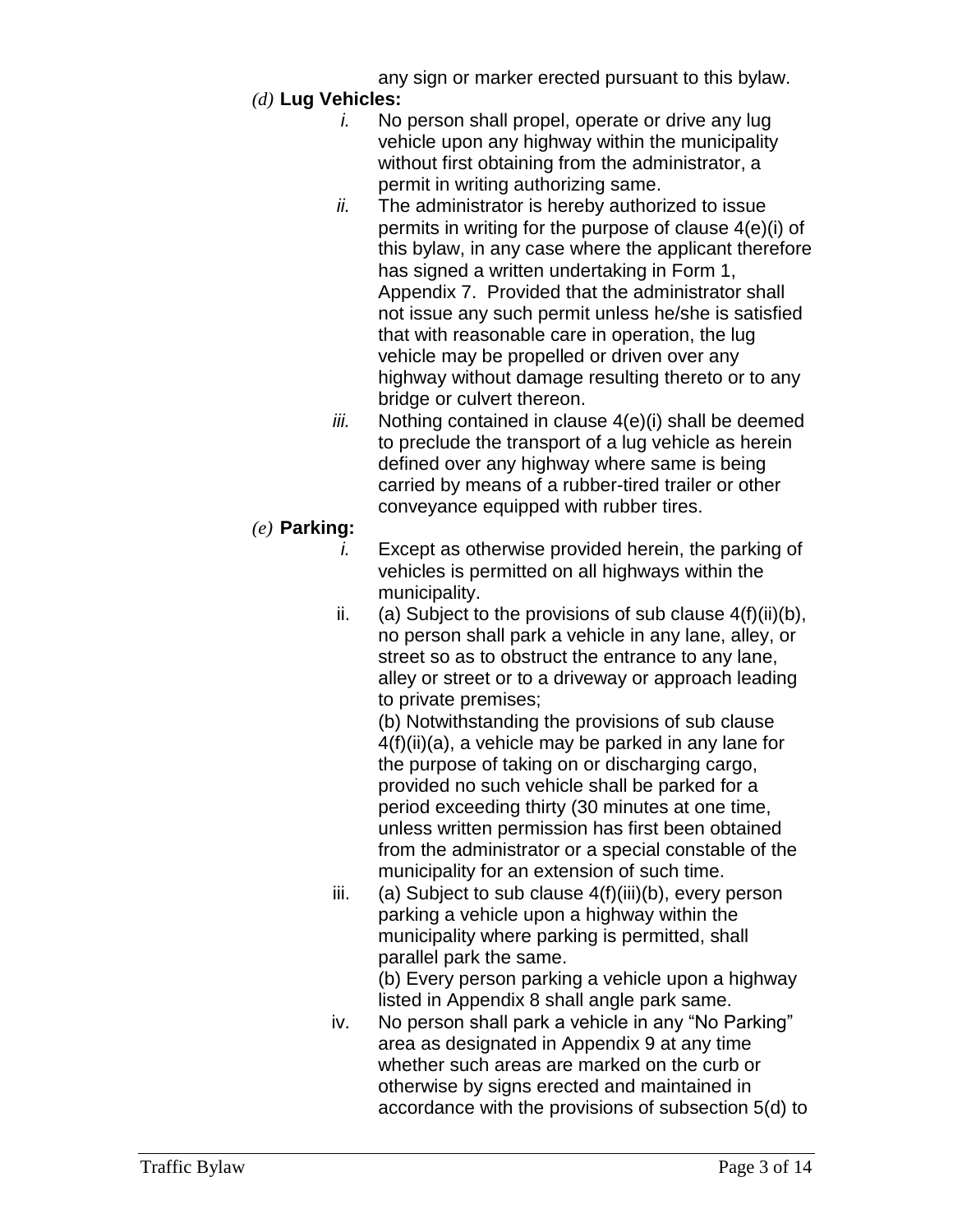indicate that parking therein is prohibited.

- v. No person shall park a vehicle within five (5) metres of any street intersection or fire hydrant.
- vi. No person shall park a vehicle on any highway at one place for any period of time exceeding Seventy two (72) consecutive hours.
- vii. No person shall park any vehicle in any private place or on any private property unless he is the owner, occupant, licensee or permittee of the parking place or private property, except with the consent of such owner, occupant, licensee or permittee.
- viii. (a) Subject to sub clause 4(f)(viii)(b), no person shall park any vehicle designated for carrying or intended for the carrying of oil, gasoline or other flammable, combustible or explosive material, within 30 metres from the building in the municipality used or intended for use, in whole or in part, as a place of dwelling, a hotel or place of public assesmbly. (b) Nothing in sub clause

4(f)(viii)(a) shall be deemed to restrict the parking of any such vehicle for such period of time as may be necessary to take on or discharge cargo.

- ix. No person shall park a vehicle with a manufacturer's rated capacity in excess of 5,500 kg on any streets or avenues except for discharging cargo.
- (f) **Power Turns:** The operator of a vehicle shall not execute "power

turns" on any highway in the Municipality.

(g) **Snowmobiles:** <sup>1</sup>

Under the provisions *The Snowmobile Act* and subject to clause 4(h)(ii),:

- i. It shall be lawful to operate a snowmobile between the hours of 9:00 a.m. and 10:00 p.m. on any highway.
- ii. All snowmobile operators are not permitted on private property without permission of owner of said property;
- iii. It shall be lawful to operate snowmobiles in the municipality at hours other than those specified in (a) for the purpose of leaving the municipality by the most direct route or returning to a residence by the most direct route.
- iv. All snow mobile operators crossing a public highway must come to a full stop prior to crossing and must take the most direct route across the highway.
- v. All snowmobile operators are not permitted on public property other than highways and must obey applicable traffic signs and regulations.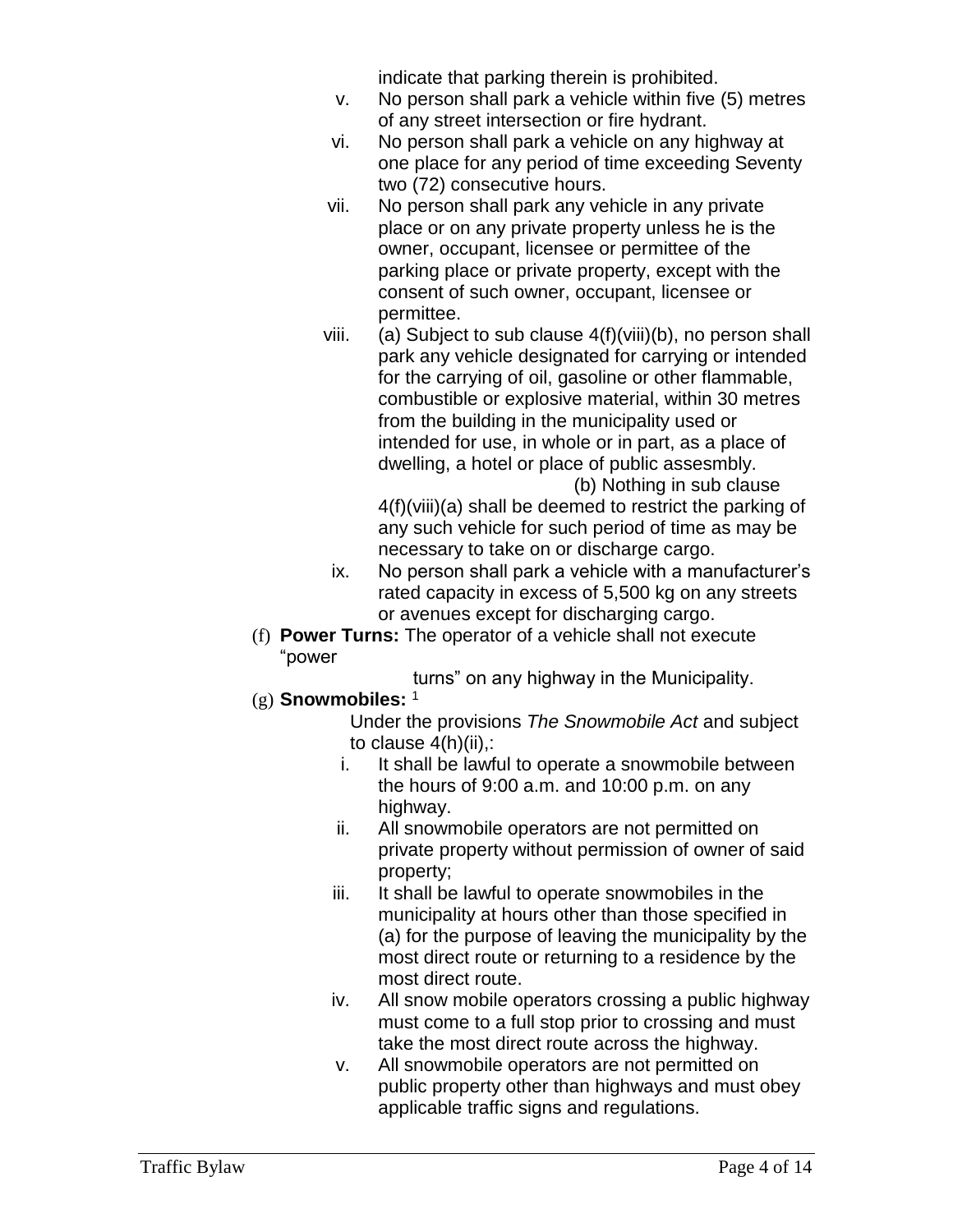#### (h) **Speed:**

i. Subject to clause 4(i) ii no person shall operate a vehicle in the municipality at a speed greater than  $40^{2}$ 

#### (i) **U-Turns:**

i. No person shall cause a vehicle to make a U-Turn between intersections, and at the intersection of a highway with a lane or an alley in the municipality.

## (j) **Vehicles on Public Reserves, etc.**

- i. No person may operate or park a vehicle on any area designated on Appendix 12 without the authorization from Administrator.
- ii. The provisions of clause  $4(f)(iv)$  shall not apply to maintenance or vehicles using a designated parking area.

#### (k) **Bicycles:**

- i. No person shall operate a bicycle without having at least one hand on the handle bar.
- ii. No person shall operate a bicycle on a sidewalk.
- iii. Bicycles shall be operated according to the rules of the road, including riding on the right side of the road, stopping at stop signals and signaling at turns.

#### (l) **Loading Zones:**

i. No operator of a vehicle shall remain in a loading zone for periods exceeding thirty (30) minutes for the purpose of loading or unloading goods.

#### (m)**All Terrain Vehicles**:

- i. The operation of all terrain vehicles  $3$  is prohibited on:
	- a) the untravelled portion of the whole or any part of a highway, ditches, shoulders;
	- b) any private land in the municipality,;
	- c) any municipal land in the municipality; and
	- d) any Crown land in the municipality that is used

or occupied otherwise than by the Crown**;** as specified in Appendix 14.

#### 6. **SIGNS**

- (a) Council shall cause to be erected and maintained at all stop streets in Appendix 1, at a distance of approximately three (3) metres from point of intersection, an appropriate sign containing the word "Stop", so placed to face the traffic approaching the intersection.
- (b) Council shall cause to be erected and maintained at all yield streets listed in Appendix 2, at a distance of approximately three (3) metres from point of intersection, an appropriate "Yield" sign, so placed to face the traffic approaching the intersection.
- (c) Council shall cause to be erected and maintained at all "No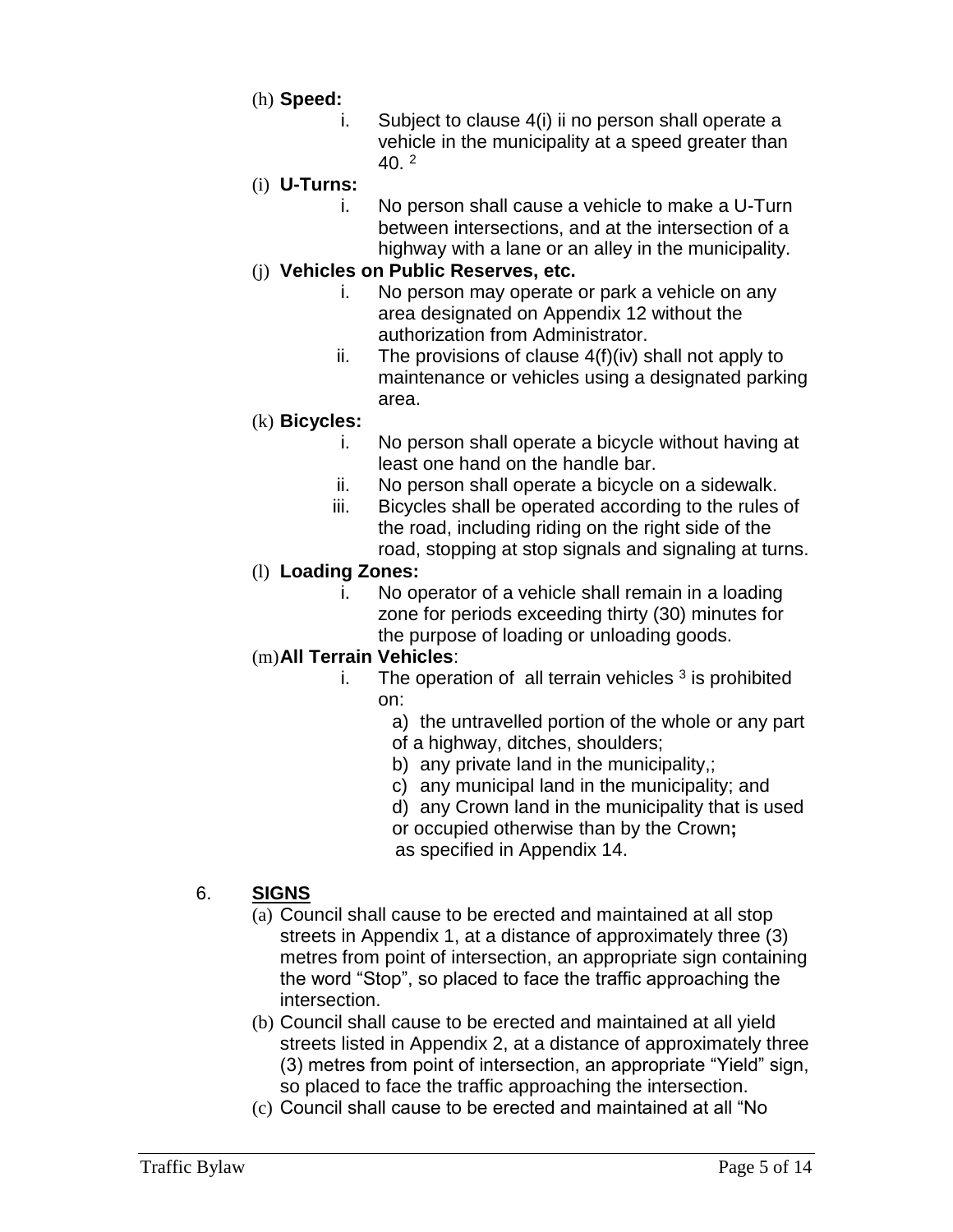Parking" areas as listed in Appendix 9, appropriate signs and/or curb markings. Such signs or curb markings shall be visible from that part of the highway to which the restriction applies.

- (d) Council shall cause to be erected and maintained at all "Speed Bump" locations as listed in Appendix 13, at a distance of approximately ten (10) metres (or at any other distance Council may determine) from the speed bump an appropriate sign warning of the bump and identifying the maximum speed at which it is safe to proceed over the speed bump, so placed to face the traffic approaching the speed bump.
- (e) Council shall cause to be erected and maintained appropriate signs indicating the locations where the use of ATV's is prohibited.

## 7. **PENALTIES**

(a) **Signs:**

Any person who contravenes any of the provisions of clauses 4(c)(i) and 4(c)(ii) of this bylaw is guilty of an offence and liable on summary conviction to the penalties provided in the General Penalty Bylaw of the municipality.

(b) **Lug Vehicles and Power Turns**:

Any person who contravenes any of the provisions of subsections 4(e)(i) and 4(g) of this bylaw shall be liable on summary conviction to a penalty of:

- i. clause  $4(e)(i)$  \$100
- ii. subsection  $4(q)$  \$100
- (c) **Parking, U-Turns, Public Reserve, Loading Zones:**

A person who contravenes any of the provisions of subsections (here list all the sections) of this bylaw or fails to comply therewith or with any of this bylaw or fails to comply therewith or with any notice or order given there-under shall be quilty of an offence and upon summary conviction, shall be liable to penalties as follows:

i. Clause  $4(e)$ (ii)Parking in lane  $$100$ ii. Clause  $4(e)$ (iii)Wrong parking  $$100$ iii. Clause  $4(e)(iv)$  No parking  $$100$ iv. Clause  $4(e)(v)$  Parking intersection  $$100$ v. Clause  $4(e)(vi)$  Exceeding time limit  $$100$ vi. Clause 4(e)(vii)Parking not owner \$100 vii. Clause 4(e)(viii)Explosive parking \$100 viii. Clause  $4(e)(ix)$  Over  $5,500kg$  \$100 ix. Clause  $4(0)(i)$  ATV violation  $$100$ 

## (d) **Notice of Violation**:

i. A violator of any of the subsections of this bylaw, as set out in subsection 6(c) upon being served with a Notice of Violation, may during the regular office hours, voluntarily pay the penalty at the municipal office within 30 days and upon payment as so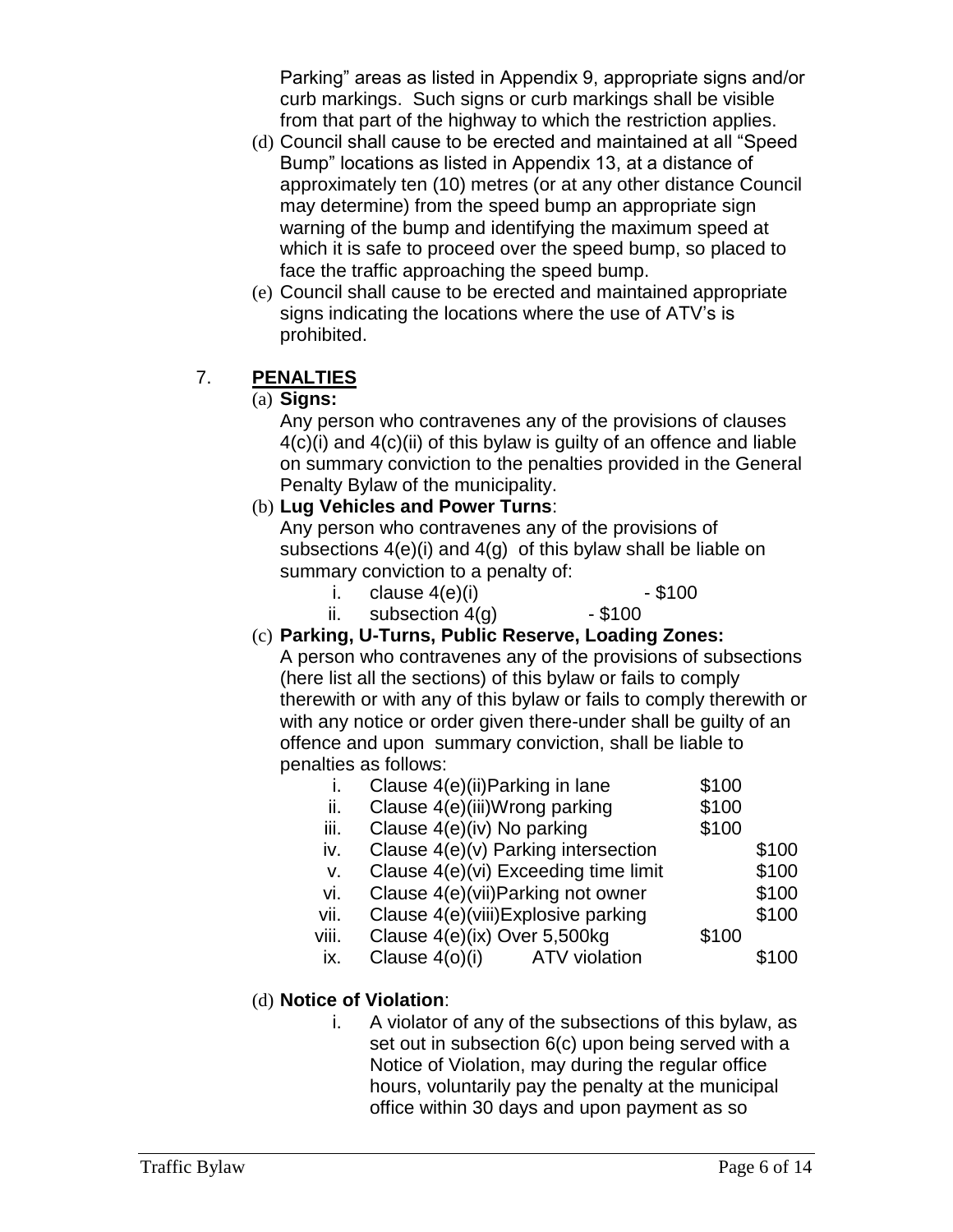provided, that person shall not be liable to prosecution of the offence.

ii. The Notice of Violation shall be in Form "2", Appendix 15, attached to and forming part of this bylaw

## (e) **Bicycle Contravention**

The penalty for the contravention of section 4(m)(i), 4(m)(ii) and 4(m)(iii) is as follows:

- (i) for the first infraction a warning will be issued
- (ii) for the second infraction or additional infractions, impounding the bicycle for 2 days; and

## (f) **All Terrain Vehicle Contravention**

The penalty for the contravention of section 4 (o) shall be liable to the penalty imposed by section 32 of *The All Terrain Vehicles Act.*

#### (g) **Speed, One Way Highway, Failing to Stop, Failing to Yield etc.**

The penalties for these and other traffic violations other than parking under *The Traffic Safety Act, The Snowmobile Act* and *The School Bus Operating Regulations* shall be liable to the penalties imposed by *The Summary Offences Procedure Act* and/or any other applicable legislation.

#### 8. **IMPOUNDING**

- (a) In addition to and notwithstanding any provisions contained within Section 6 hereof, any person appointed as a designated officer pursuant to this bylaw:
	- i. may remove or cause to be removed any vehicle that:
		- 1. is unlawfully placed, left or kept on any street, public parking place, or other public place;
		- 2. is unlawfully parked pursuant to clause 4(f)(vii) when requested by the owner, occupant, licensee or permit holder of said land; or
		- 3. is found on a street, avenue, road, public parking place, other public place or municipally-owned property when:
			- *a. the owner of the vehicle owes three or more outstanding fines to the municipality for parking offences;*
			- *b. the appeal period against the imposition and amount of said fines has expired;*
			- *c. at least two notices that the fines are outstanding were sent to the owner at least one week apart; and*
			- *d. a justice, having been satisfied by evidence provided by way of oath, affidavit or statutory declaration of the existence of the facts mentioned above in clauses 7(a)(i)(3)(a) to (c),*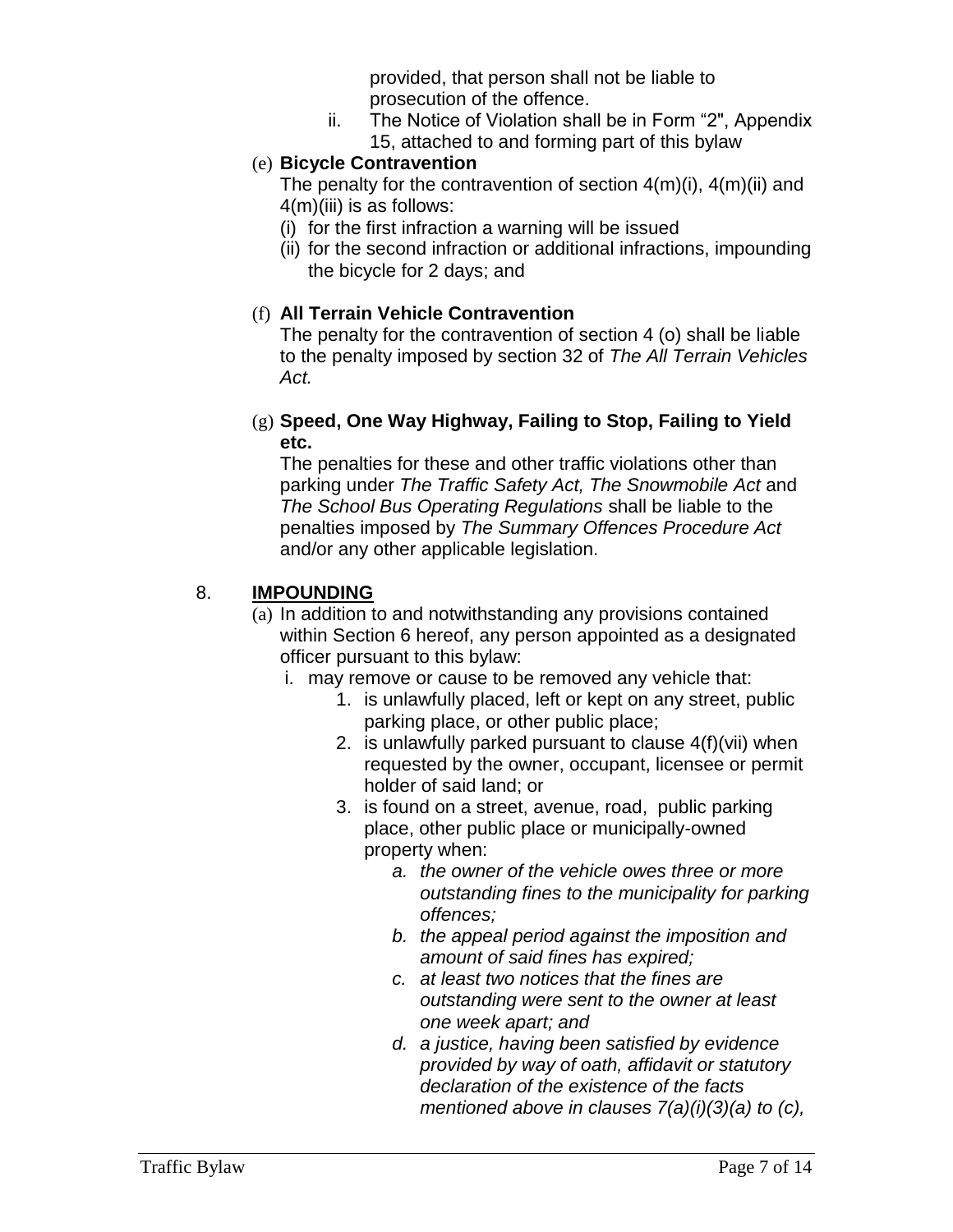#### *has issued an order authorizing the removal and impoundment*

- ii. and seize, impound or store such vehicle.
- b. The municipality may retain a vehicle which has been impounded or stored after it has been removed under subsection 7(a) until the amount of outstanding fines, if any, and the costs incurred in removing and impounding or storing the vehicle have been paid, and upon payment of said outstanding fines and costs the vehicle shall be released to the owner.
- c. If the fines and costs described in subsection 7(b) have not been paid within a period of 30 days, the municipality shall have the right to recover same from the owner of the vehicle by :
	- i. legal action in a court of competent jurisdiction;
	- ii. sale through public auction; or
	- iii. by private sale of the vehicle.
- d. Prior to the sale of a vehicle which has been impounded or stored under this section, the municipality shall provide notice designating the time and place of the sale at least 14 days prior to the sale by:
	- i. publishing a notice in a newspaper circulating in the municipality;
	- ii. sending a copy of said notice by regular mail to the owner at the address last known address; and
	- iii. by any other means which council may consider appropriate.
- e. The proceeds from such sale shall be applied firstly on the fines and costs described in subsection 7(b) and the balance remaining, if any, shall be paid to the owner.
- f. If the proceeds from such sale are insufficient to satisfy the fines and costs described in subsection 7(b), the amount of the shortfall shall be a debt due and owing from the owner and enforceable by the municipality in any manner allowed by law.

#### 9. **COMING INTO FORCE**

This bylaw shall come into force and effect on the day it is approved by the Highway Traffic Board. <sup>4</sup>

Mayor/Reeve

Administrator (Section 8 *The Municipalities Act*)

**Contact Person for Highway Traffic Board:** Marian Ross, Traffic Board

\_\_\_\_\_\_\_\_\_\_\_\_\_\_\_\_\_\_\_\_\_\_\_\_\_\_\_\_

\_\_\_\_\_\_\_\_\_\_\_\_\_\_\_\_\_\_\_\_\_\_\_\_\_\_\_\_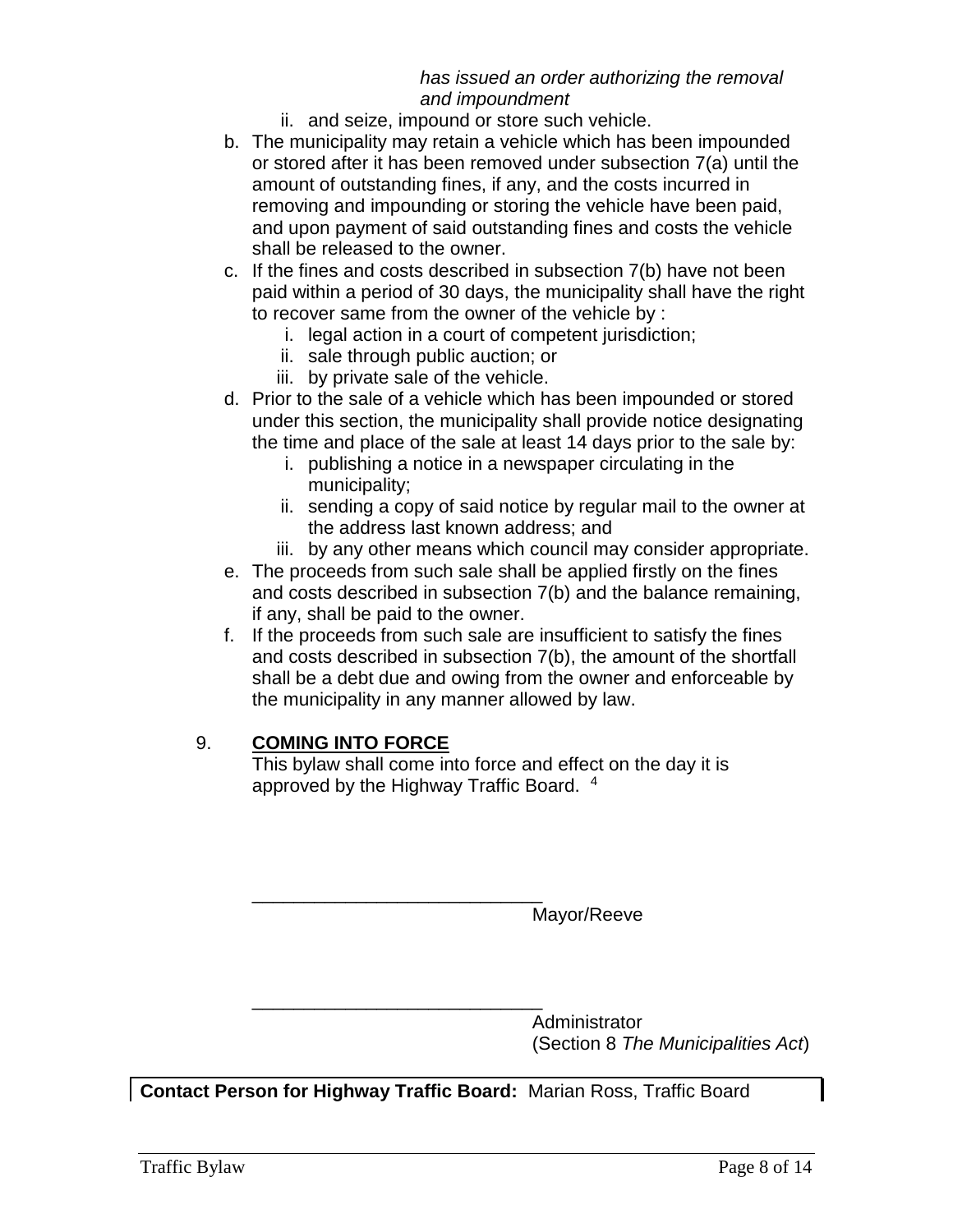# **APPENDIX 1**

of Bylaw No.

**"STOP" STREETS** [section 2(a)]

| <b>Street or Avenue</b> | Where intersected by street or avenue |
|-------------------------|---------------------------------------|
| Railway                 |                                       |
| St. Jean                | Railway, St. Jean and Gov Rd          |
| St. George              | <b>St. George and Gov Rd</b>          |

/////////////////////////////////////////////////////////////////

#### **APPENDIX 2**

of Bylaw No.

**"YIELD" STREETS** [section 2(b)]

| <b>Street or Avenue</b> | Where intersected by street or avenue |
|-------------------------|---------------------------------------|
|-------------------------|---------------------------------------|

**Helena Ave St. Jean and Helena Ave.**

- **Government 1 st Ave and Government**
- **St. Istuan St. Istuan and Government**
- **St. Istuan St. Istuan and Helena**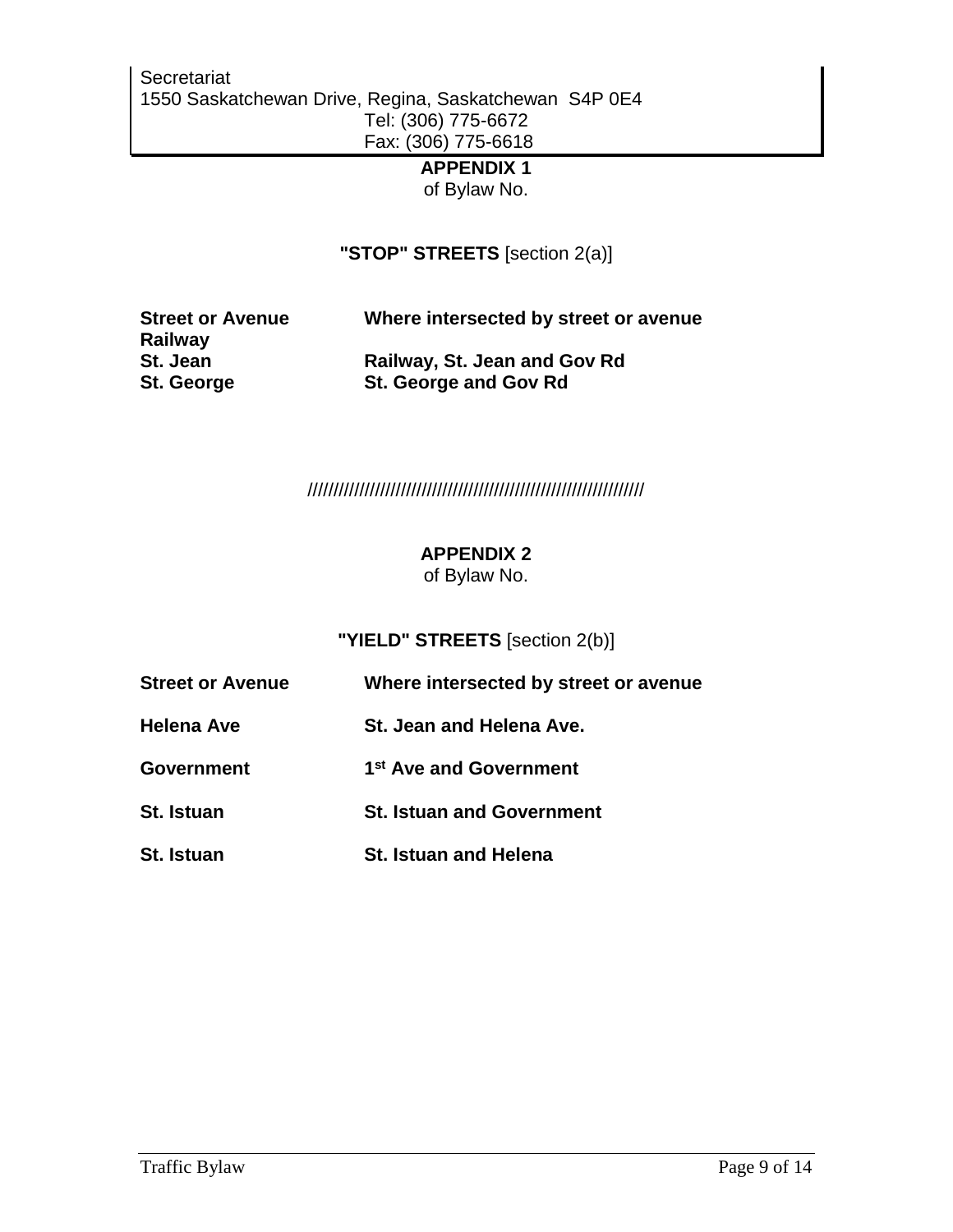# **APPENDIX 3**

of Bylaw No.

#### **PERMIT FOR OPERATION OF LUG VEHICLE** [section 3(e)(ii)]

**NAME:**

**ADDRESS:**

**TYPE OF VEHICLE:**

**ROUTE:**

**DEPOSIT:**

#### **I declare that**:

(1)I will use reasonable care in propelling, operating or driving such lug vehicles over the highway to prevent any damage resulting to the highway.

(2)I will, when operating such lug vehicle over any bridge or culvert on any highway or on any specified bridge or culvert thereon, first lay down on such bridge or culvert planks or timbers of not less than 5 cm in thickness and should extend a minimum of 300 mm wider on each side than the maximum outside width of the lugs; such planks or timbers to be laid lengthwise across the bridge or culvert in the direction in which the lug vehicle is proceeding in such a manner that they will support the wheels or tread of the lug vehicle on both sides thereof throughout its entire passage over such bridge or culvert.

(3)I will pay for all damages caused to such highway of to any bridge or culvert thereon as a result of propelling, operating or driving such lug vehicle thereon.

(4)I understand that lug vehicles are not allowed to travel on or across provincial highways unless a written permit is obtained from the Department of Highways and Transportation.

(5)I understand that all municipal bridges have secondary weight limitations unless posted otherwise and I will ensure that I comply with any and all weight restrictions.

Owner/Operator

\_\_\_\_\_\_\_\_\_\_\_\_\_\_\_\_\_\_\_\_\_\_\_\_\_\_\_\_\_\_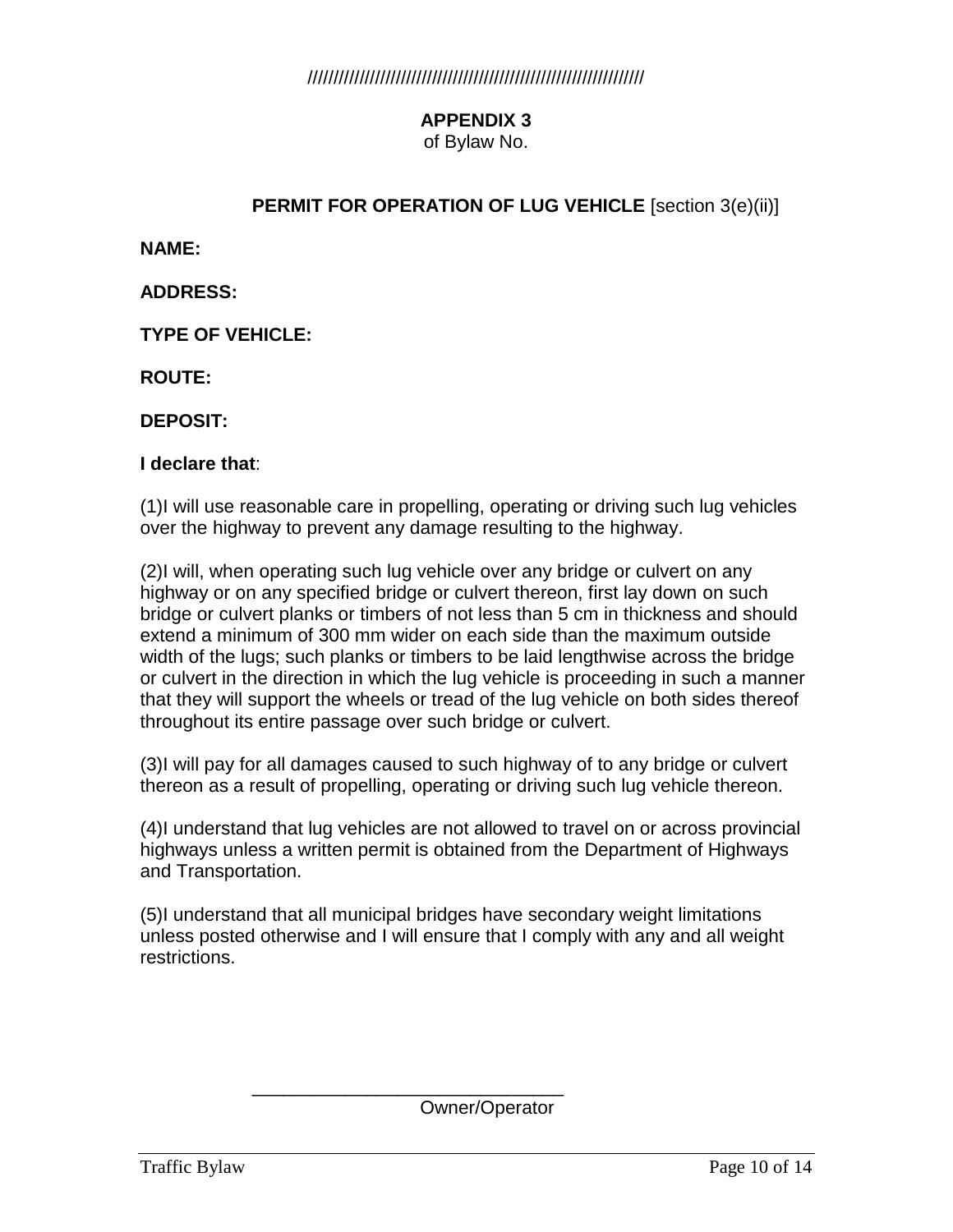#### **APPENDIX 4**

of Bylaw No.

## **"ANGLE PARKING AREAS"** [section 3 (f)(3)(ii)]

#### **Street or Avenue From To**

Government Road (west side)

Railway Avenue **Government Road Main Street** Main Street (east side) Railway Avenue to end of lot of 42 Main Street Main Street (west side) Railway Avenue to end of lot of 41 Main Street Railway Avenue 1<sup>st</sup> Avenue Government Road (east side) Railway Avenue to end of lot 42 Gov't Road

/////////////////////////////////////////////////////////////////

#### **APPENDIX 5**

of Bylaw No.

#### **"NO PARKING" AREAS** - [section (f)(iv)]

**Street or Avenue From To**

**Railway Avenue (south side) Government Road 2 Helena Street North of tracks**

2<sup>nd</sup> Avenue

/////////////////////////////////////////////////////////////////

#### **APPENDIX 6**

of bylaw No. 52-14

#### **Speed Bump Locations**

**Street or Avenue Location** *(Sample wording for 76 meter N.*

*location) of \_\_\_\_\_\_\_\_\_\_\_\_\_\_\_Ave.*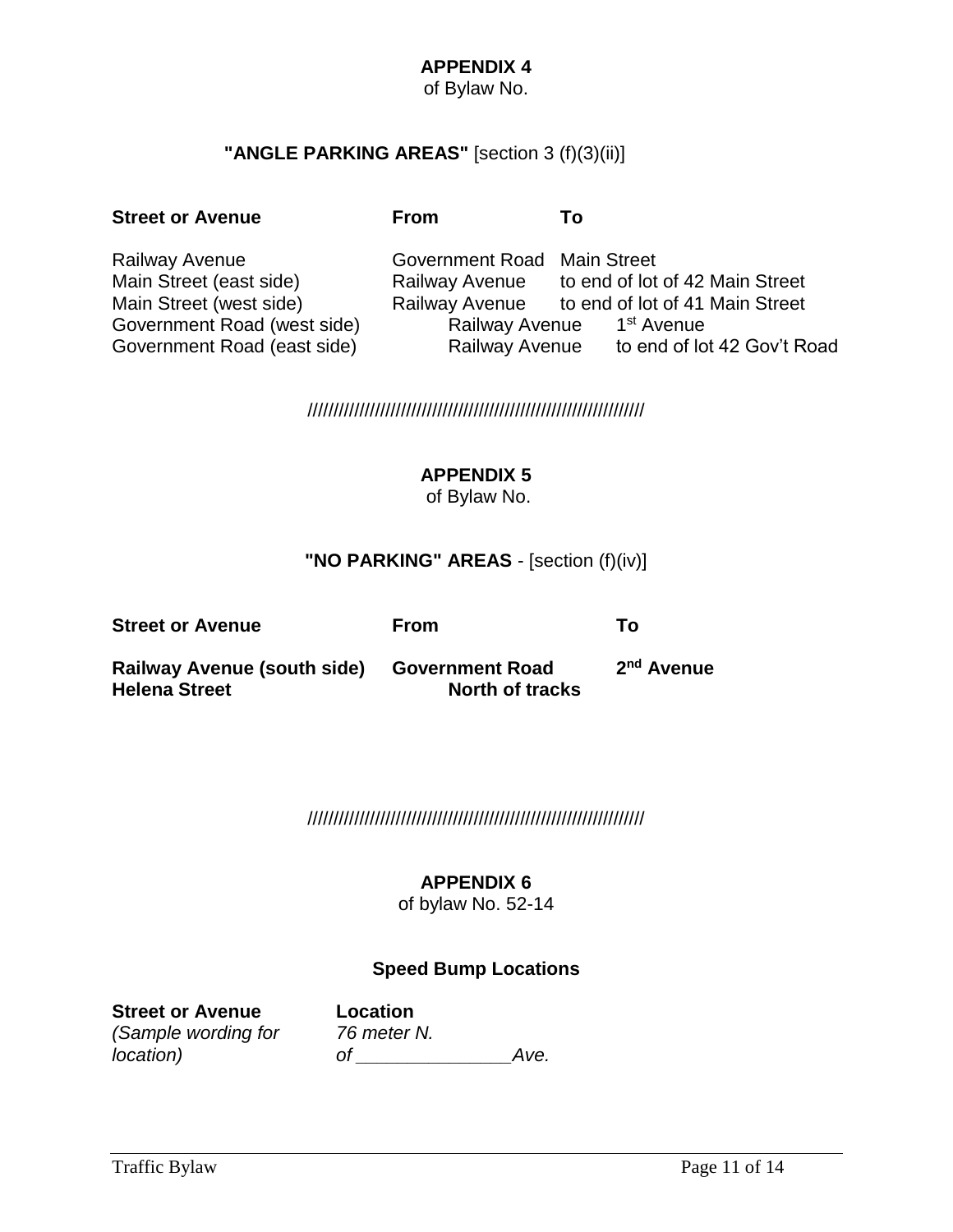## //////////////////////////////////////////////////////////////// **APPENDIX 7** of bylaw No.

#### **Locations ATV's Are Prohibited**

**Street or Avenue Location**

#### /////////////////////////////////////////////////////////////////

#### *NOTE: THE ALL TERRAIN VEHICLES ACT*

The purpose of The All Terrain Vehicles Act (ATV Act) is to ensure the safe and proper operation of all terrain vehicles (ATVs), both the three and four-wheeled types. The following key points are taken from the ATV Act - for a complete copy, please contact the Queen's Printer, 1871 Smith Street, Regina, Sask. S4P 3V7 (306)787-6894.

**Section 6** requires that any operation of ATVs on private land must be with the consent of the owner or occupant of private or Crown land.

**Section 7** states that no person shall operate an ATV on the "traveled" portion of the highway - except where a municipality has passed a bylaw describing the specific roads within their boundaries where ATVS may be operated (see section 9).

**Section 9** of the ATV Act provides municipalities with authority to permit the operation of ATVs on the "traveled" portion of specific roads within its boundaries by passing a bylaw.

**Section 10** states that any order made by the Highway Traffic Board to prohibit the operation of ATVs is not applicable on any river, lake or other body of water in the winter.

**Section 11** provides authority for a municipality to pass a bylaw to prohibit the operation of ATVs on the "untravelled" portion of any roads within its boundaries; and also on private land, or municipal land (including hamlet or organized hamlet) or Crown land, all within its boundaries.

**Section 13** states that a bylaw to prohibit the operation of ATVs as per Section 11 is enforceable only if the areas listed in the bylaw are properly marked and signed.

**Section 32** provides for a fine of not more than \$1000.00 or imprisonment term of not more than 30 days for violation of any municipal bylaw or the ATV Act.

**Contact person: Bruce Kush, Manager; phone: (306) 775-6599 Vehicle Registration Policy Fax: 2260 - 11 Avenue, Regina, Sask. S4P 2N7**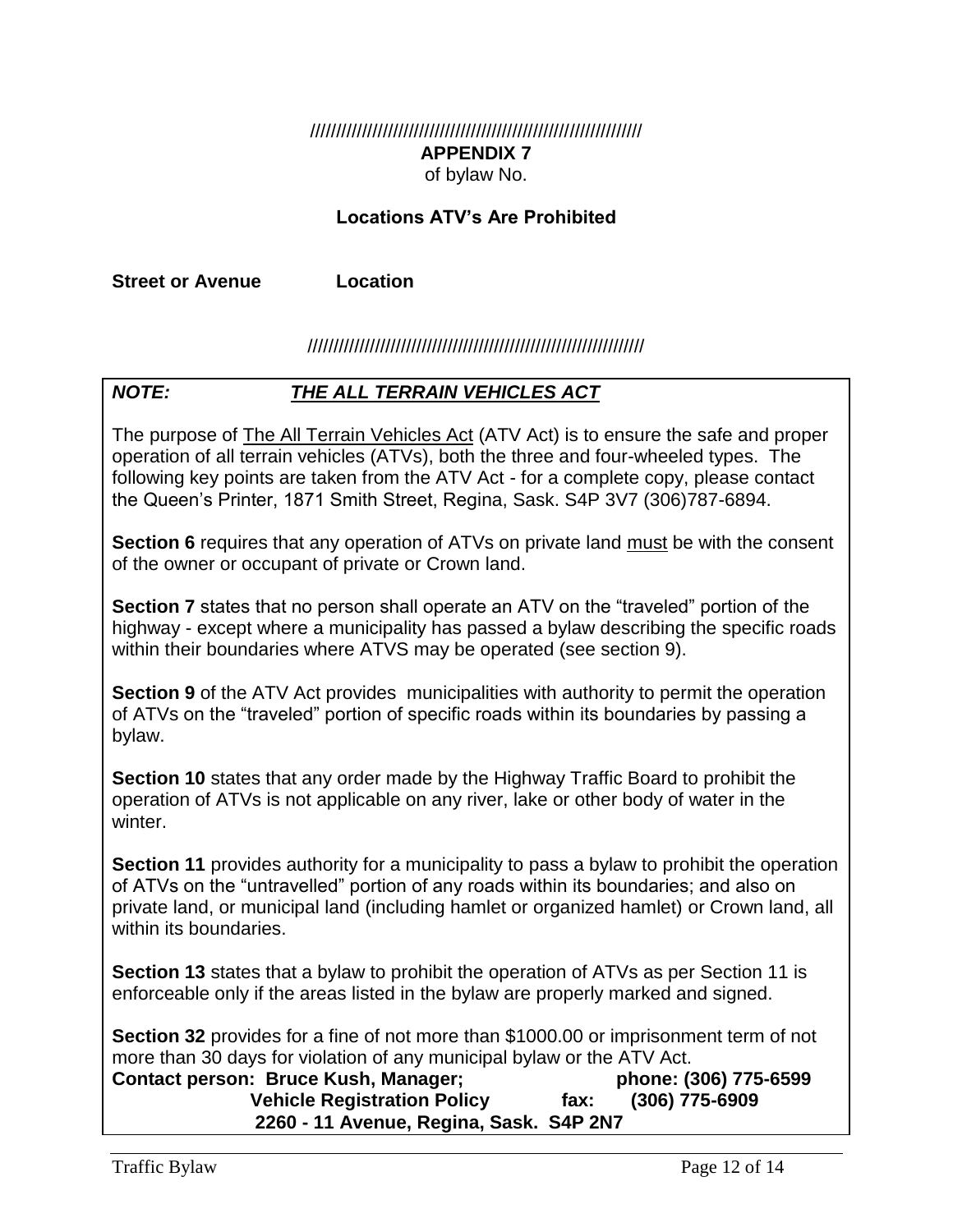## **Form 2**

## **APPENDIX 8** of Bylaw No.

## **NOTICE OF VIOLATION** [section 5(d)(ii)]

| <b>of</b> |                                                                                             |                                                                                                                                  |
|-----------|---------------------------------------------------------------------------------------------|----------------------------------------------------------------------------------------------------------------------------------|
|           |                                                                                             |                                                                                                                                  |
|           |                                                                                             |                                                                                                                                  |
|           |                                                                                             |                                                                                                                                  |
|           |                                                                                             |                                                                                                                                  |
|           |                                                                                             |                                                                                                                                  |
|           |                                                                                             |                                                                                                                                  |
|           |                                                                                             |                                                                                                                                  |
|           |                                                                                             |                                                                                                                                  |
|           | Section(s)                                                                                  |                                                                                                                                  |
|           |                                                                                             |                                                                                                                                  |
|           |                                                                                             |                                                                                                                                  |
|           | Did unlawfully commit the following offence:<br>You are charged with violation of Bylaw No. | On the day of , $20$ , $\frac{120}{100}$ , at/near , Saskatchewan at a.m/p.m<br>Bylaw No. ____________<br>Bylaw No. ____________ |

\_\_\_\_\_\_\_\_\_\_\_\_\_\_\_\_\_\_\_\_\_\_\_\_\_\_\_\_\_\_\_\_\_\_\_\_ *Bylaw Enforcer*